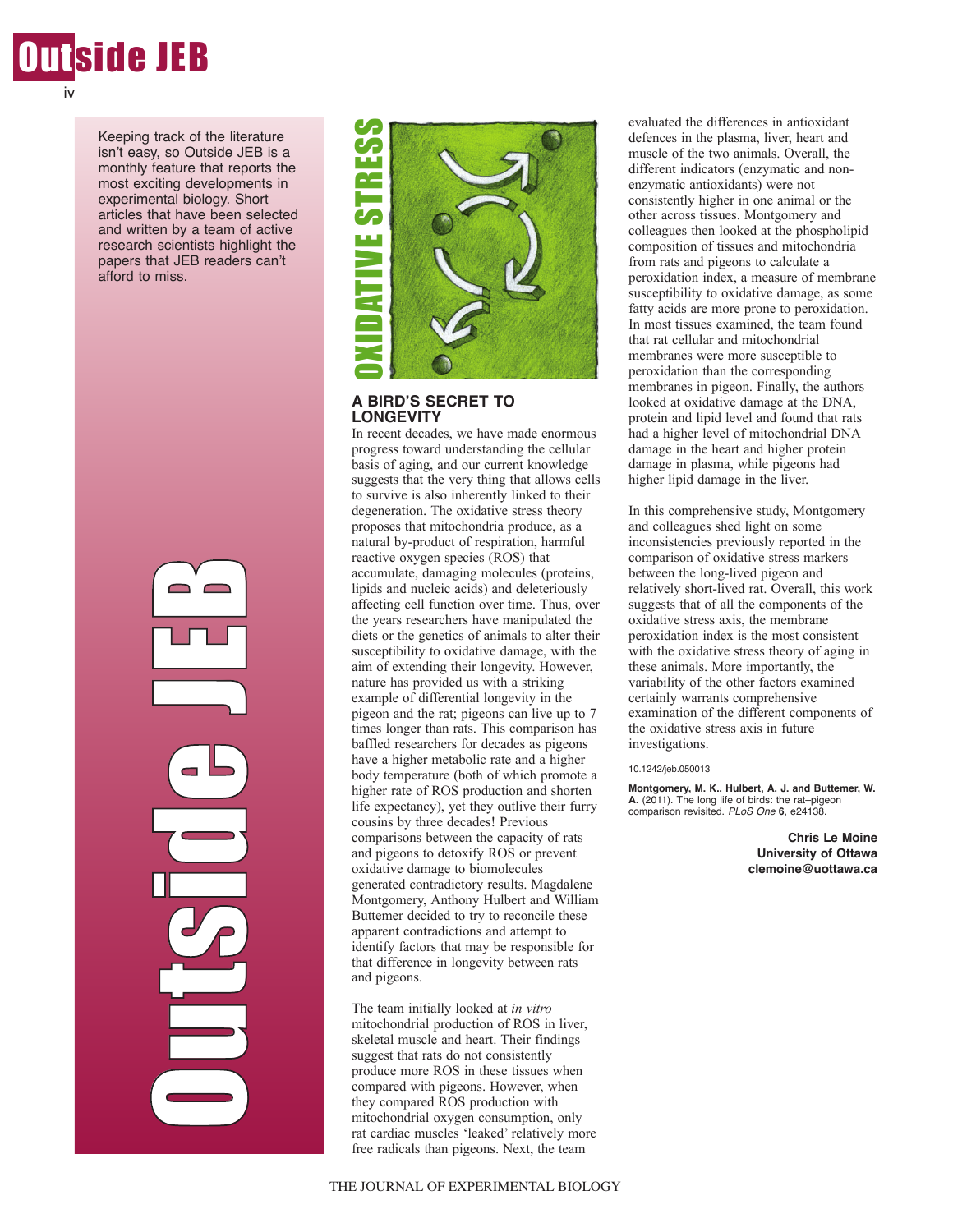# **Outside JEB** v



## **SEA SLUG SWIMMING SURPRISE**

Since the days of Darwin, we have greatly increased our understanding of how organisms have been shaped by evolution. We can uncover the interaction between genes and the environment by studying fossils and the processes by which animals develop. However, the evolution of behaviour is more difficult to study; progress can only be made by trying to understand and compare how different nervous systems produce behaviours, as the fossil record holds very few clues.

Historically, neuroscientists have designed their experiments based on the assumption that a behaviour found in two related species must be produced by the same neural mechanism. But is this really the case? A team of scientists led by Paul Katz at Georgia State University has tackled this question by looking at how the nervous systems of two closely related species of sea slug (*Melibe leonina* and *Dendronotus iris*) produce their side-to-side swimming behaviour.

The core of the neural swimming machinery of *Melibe* consists of two pairs of cells, swim interneuron 1 (Si1) and swim interneuron 2 (Si2), which are interconnected and fire bursts of action potentials in phase with the swimming motion. The first experiment the team performed was to identify the homologues of these cells in *Dendronotus*, which they did by injecting cells in the homologous area of the brain with a fluorescent dye.

The team found two pairs of cells that fitted the bill. The cells looked similar, had projections to the same areas within the brain, and had the same neighbouring cells as their *Melibe* counterparts.

After identifying the Si1 and Si2 homologues, the team tried to find out whether they could have the same role in the two species by measuring whether the patterns of electrical activity of the cells were similar.

They found that while the *Dendronotus* Si2 homologue did have very similar activity patterns to those of *Melibe*, the Si1 homologue did not. It did not fire action potentials in phase with the swimming movement, which means that it is not part of the core neural swimming machinery and suggests that there are differences in how the two nervous systems produce the swimming behaviour.

To further study the potential differences between the two species, they characterized the pattern of connectivity of Si1 and Si2 in *Dendronotus*.

The team saw that there are a number of differences in how the cells are wired up. For instance, *Dendronotus* overall has fewer inhibitory connections, lacking those between Si1 and Si2 altogether. The cells therefore function differently in the production of a similar behaviour.

The team's findings show that similar behaviours in closely related species do not necessarily have the same underlying neural mechanisms. In order to unravel the evolutionary history of the side-to-side swimming behaviour in sea slugs the team will have to look at other closely related species to see which neural mechanism must have been used by the common ancestor. Furthermore, their findings have important practical implications for neuroscientists and should serve as a cautionary tale for those studying the evolution of behaviour.

10.1242/jeb.050021

**Sakurai, S., Newcomb, J. M., Lillvis, J. L. and Katz, P. S.** (2011). Different roles for homologous interneurons in species exhibiting similar rhythmic behaviors. *Curr. Biol.* **21,** 1036-1043.

> **Maarten Zwart University of Cambridge mfz20@cam.ac.uk**



# **CHANGING GAITS MECHANICALLY**

We usually think that we – meaning our nervous systems – are in control of what our bodies do. Our intuitions lead us astray: in many cases, it seems that body movements only result from interactions among the musculoskeletal system, the external world and the nervous system. In rapid behaviors like running, physical interactions can be dominant, and the nervous system – particularly higher centers in the brain – may only have a small supporting role.

In a recent paper in *Physical Review E*, Shinya Aoi, Tsuyoshi Yamashita and Kazua Tsuchiya provide a nice example of this complex coupling between nervous system, body and environment. Using a computational model, they examined how gait changes come about – why a dog might shift from a walk to a trot or *vice versa* – and found that coupling between the body and the environment could cause the gait to change, with no explicit shift in the neural control pattern.

To examine this effect, the researchers built a computational four-legged animal. It has a 'nervous system' – a simulation of a neural circuit, present in the spinal cord of all vertebrates, called a central pattern generator (CPG), that produces the pattern of muscle activity for locomotion. The CPG controls a 'body' – a mechanical model of the four legs, each with a hip and a knee, but no ankle. Crucially, the forelimbs and hindlimbs are linked by a rotational spring joint at the waist. Each leg can contact the 'environment', which has a slightly springy surface. And finally, the CPG receives sensory input by phase resetting: each time a leg reaches a particular angle forward, the CPG is pushed towards a specific phase in the step cycle.

The researchers set up the model so that each pair of left and right legs alternated